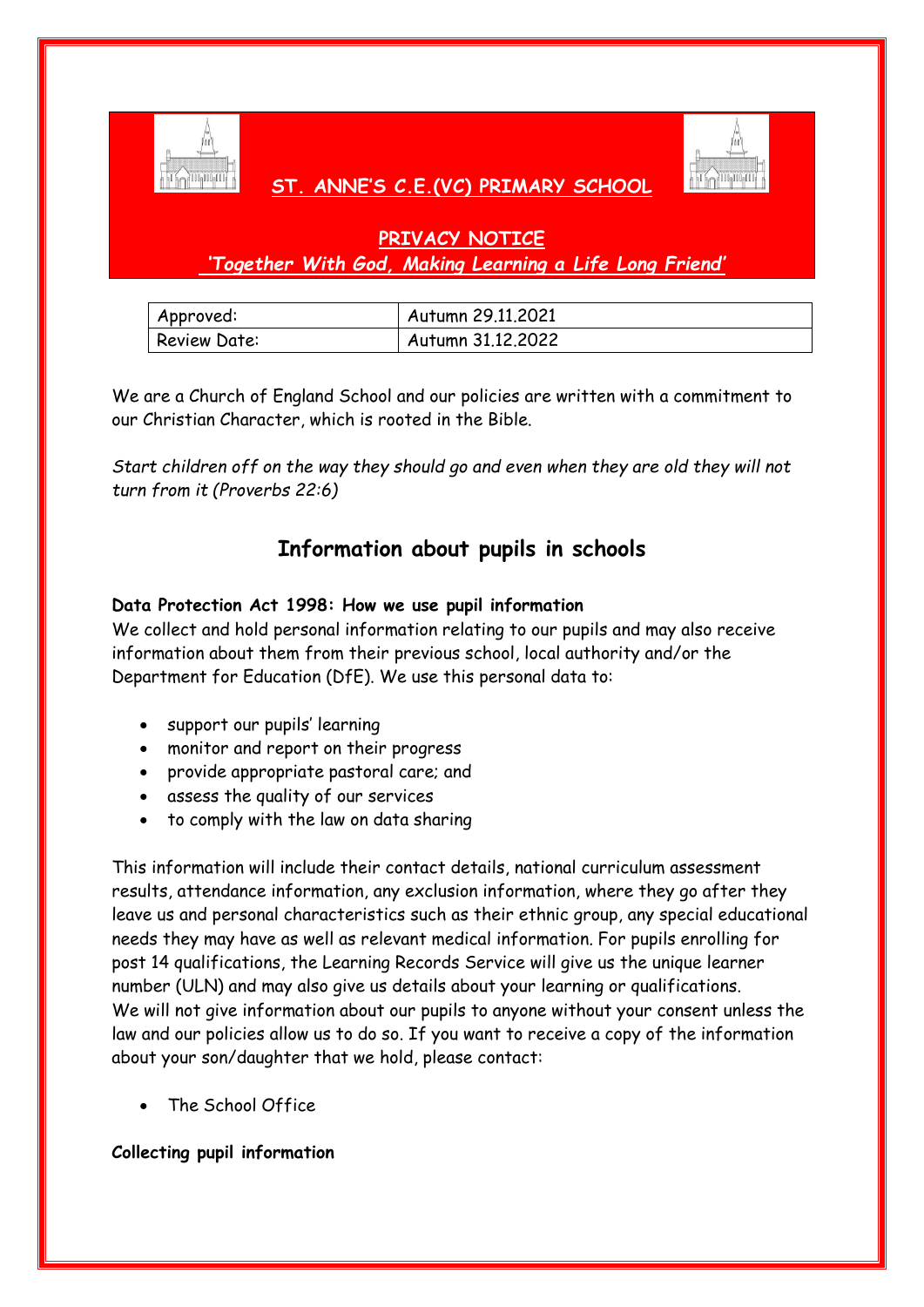Whilst the majority of pupil information you provide to us is mandatory, some of it is provided to us on a voluntary basis. In order to comply with the General Data Protection Regulation, we will inform you whether you are required to provide certain pupil information to us or if you have a choice in this.

#### **Storing pupil data**

We hold pupil data for no longer than necessary.

We are required, by law, to pass certain information about our pupils to our local authority (LA) and the Department for Education (DfE).

Organisations that we may share personal data with includes:-

- DfE (Department for Education)
- The Local Authority (Staffordshire County Council)
- Entrust
- The NHS
- Ofsted
- High Schools
- ICT service providers
- Schools pupils may be transferring to or from.

#### **Why we share pupil information**

We do not share information about our pupils with anyone without consent unless the law and our policies allow us to do so.

We share pupils' data with the Department for Education (DfE) on a statutory basis. This data sharing underpins school funding and educational attainment policy and monitoring.

## **Data collection requirements:**

To find out more about the data collection requirements placed on us by the Department for Education (for example; via the school census) go to [https://www.gov.uk/education/data-collection-and-censuses-for-schools.](https://www.gov.uk/education/data-collection-and-censuses-for-schools)

## **The National Pupil Database (NPD)**

The NPD is owned and managed by the Department for Education and contains information about pupils in schools in England. It provides invaluable evidence on educational performance to inform independent research, as well as studies commissioned by the Department. It is held in electronic format for statistical purposes. This information is securely collected from a range of sources including schools, local authorities and awarding bodies.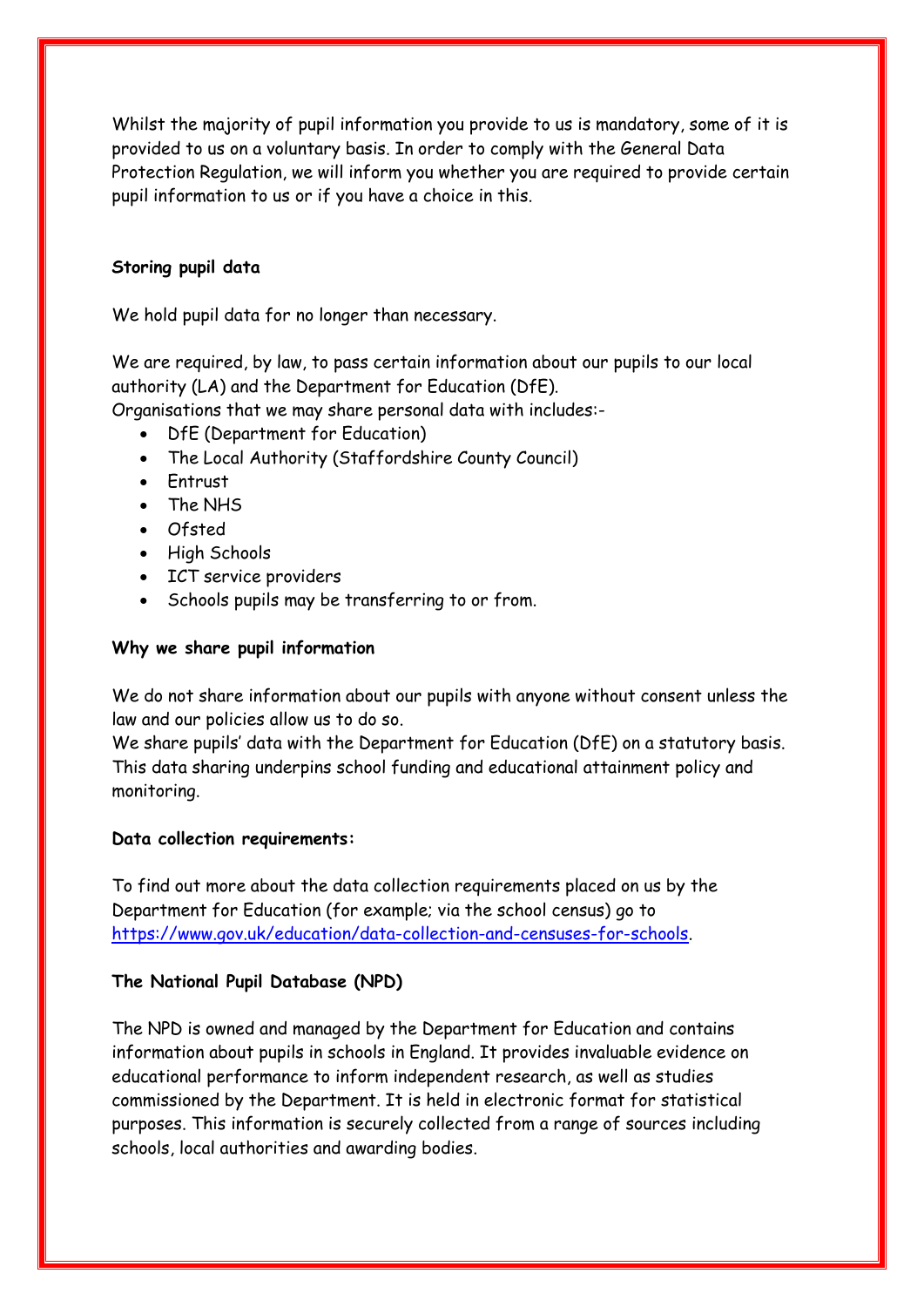We are required by law, to provide information about our pupils to the DfE as part of statutory data collections such as the school census and early years' census. Some of this information is then stored in the NPD. The law that allows this is the Education (Information About Individual Pupils) (England) Regulations 2013.

To find out more about the pupil information we share with the department, for the purpose of data collections, go to [https://www.gov.uk/education/data-collection-and](https://www.gov.uk/education/data-collection-and-censuses-for-schools)[censuses-for-schools](https://www.gov.uk/education/data-collection-and-censuses-for-schools)

To find out more about the NPD, go to

[https://www.gov.uk/government/publications/national-pupil-database-user-guide-and](https://www.gov.uk/government/publications/national-pupil-database-user-guide-and-supporting-information)[supporting-information](https://www.gov.uk/government/publications/national-pupil-database-user-guide-and-supporting-information)

The department may share information about our pupils from the NPD with third parties who promote the education or well-being of children in England by:

- conducting research or analysis
- producing statistics
- providing information, advice or guidance

The Department has robust processes in place to ensure the confidentiality of our data is maintained and there are stringent controls in place regarding access and use of the data. Decisions on whether DfE releases data to third parties are subject to a strict approval process and based on a detailed assessment of:

- who is requesting the data
- the purpose for which it is required
- the level and sensitivity of data requested: and
- the arrangements in place to store and handle the data

To be granted access to pupil information, organisations must comply with strict terms and conditions covering the confidentiality and handling of the data, security arrangements and retention and use of the data.

For more information about the department's data sharing process, please visit: <https://www.gov.uk/data-protection-how-we-collect-and-share-research-data>

For information about which organisations the department has provided pupil information, (and for which project), please visit the following website: [https://www.gov.uk/government/publications/national-pupil-database-requests](https://www.gov.uk/government/publications/national-pupil-database-requests-received)[received](https://www.gov.uk/government/publications/national-pupil-database-requests-received)

To contact DfE:<https://www.gov.uk/contact-dfe>

**Requesting access to your personal data**